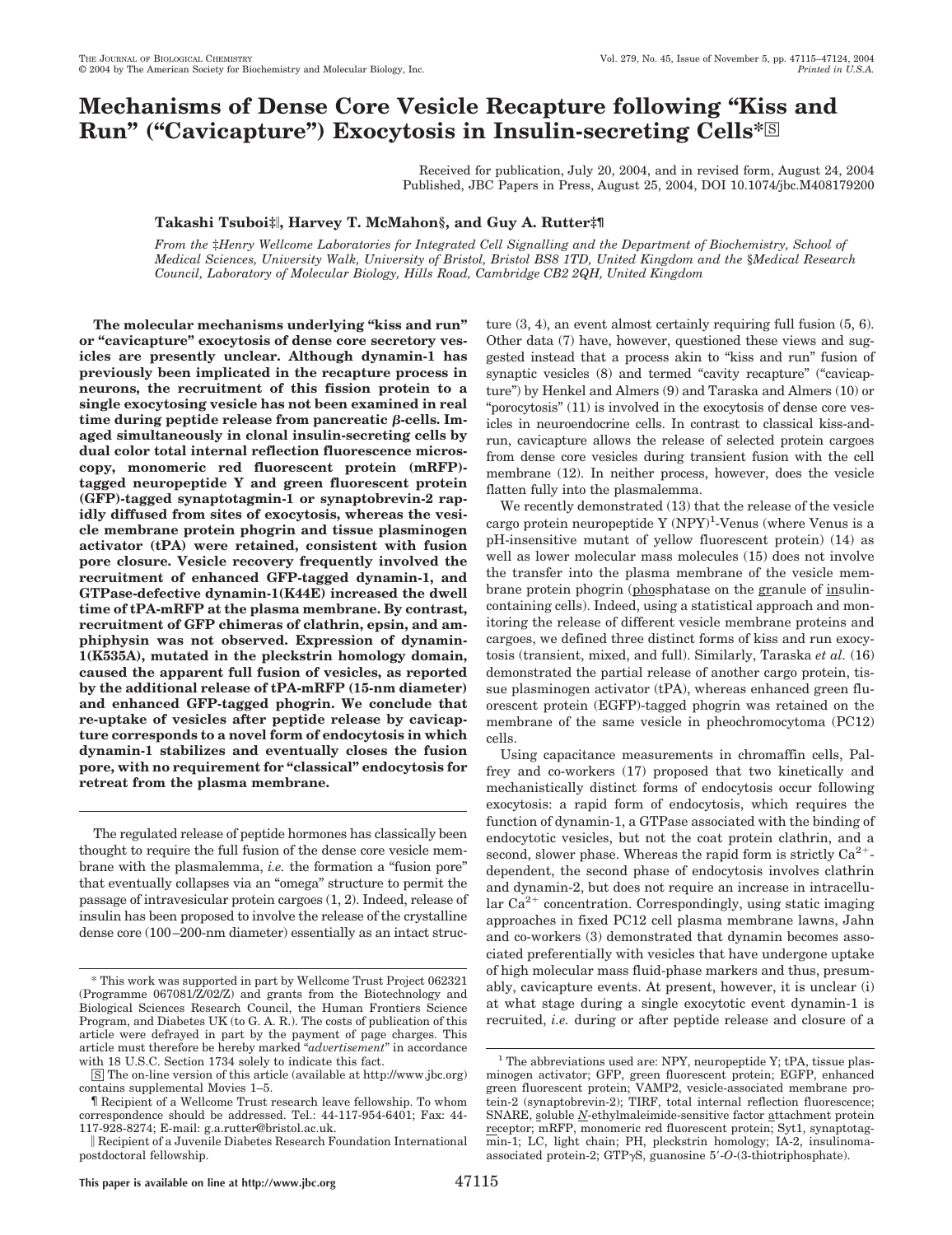transient fusion; (ii) whether the association of dynamin with the exocytosing vesicle affects the ultimate outcome of the event, *i.e.* the decision between "full fusion" and cavicapture (13); or (iii) whether dynamin recruitment occurs in neuroendocrine cells, including pancreatic  $\beta$ -cells.

By monitoring exocytosis using a *Descosoma* coral red fluorescent protein-synaptobrevin-2 (DsRed-VAMP2) chimera and endocytosis with dynamin-1-EGFP, we have previously shown that only  $\sim$ 20% of apparent exocytotic events appear to involve rapid endocytosis in PC12 cells (18). However, these earlier studies did not explore the recruitment of clathrin or other proteins involved in endocytosis, including the adaptor molecule epsin (19). The latter molecule is involved in binding adaptor protein-2 and subsequently the formation of a clathrin cage. Binding of epsin to the plasma membrane involves an interaction between the epsin N-terminal homology domain and phosphatidylinositol 4,5-bisphosphate generated as a signal for endocytosis (20). Insertion of epsin into the membrane then appears to cause membrane curvature (21), facilitating vesicle formation and recapture. Whether epsin plays a similar role in the re-uptake of dense core vesicles post-fusion is unclear, however.

Here, we have determined, using simultaneous total internal reflection fluorescence (TIRF) imaging of a range of vesicle cargoes and membrane proteins along with fluorescently labeled wild-type and mutant dynamins, whether vesicle recapture following transient fusion events capable of releasing peptide cargoes involves a simple reversal of the fusion process and the retention of vesicle-associated SNARE proteins within the vesicle membrane or the deployment of the classical endocytosis machinery. Using dual color TIRF microscopy (15), we imaged the behavior of fluorescently labeled SNARE proteins and dynamin-1 before, during, and after single exocytotic events in insulin-secreting pancreatic  $\beta$ -cells (MIN6).

Using this approach, we show for the first time in  $\beta$ -cells that the recruitment of dynamin-1-EGFP occurs frequently to sites of either NPY-monomeric red fluorescent protein (mRFP) or tPA-mRFP release. By contrast, other mediators of "classical" endocytosis, including epsin-EGFP and clathrin-EGFP, rarely migrate to these sites. Instead, vesicles in pancreatic  $\beta$ -cells participate in a more complete form of fusion, allowing the selective release of small molecular mass vesicle membrane proteins (VAMP2 and synaptotagmin-1 (Syt1)), but not phogrin, into the plasma membrane. Stabilization and closure of the fusion pore appear to involve the recruitment of dynamin, without the creation of a clathrin cage, consistent with the preservation of a fully curved vesicle prior to re-uptake. Therefore, the present findings identify cavicapture as a novel form of endocytosis in pancreatic  $\beta$ -cells, with no apparent requirement for catalyzed membrane curvature.

#### EXPERIMENTAL PROCEDURES

*Expression Vectors—*Dynamin-1-EGFP, dynamin-1(K44E)-EGFP, dynamin-1(K535A)-EGFP, EGFP-VAMP2, NPY-mRFP, phogrin-EGFP, and epsin-1-EGFP were constructed as described previously (13, 15, 18, 22, 23). Clathrin light chain (LC)-EGFP was generated by excising the clathrin LC open reading frame from clathrin LC-DsRed (a gift from Dr. Wolfhard Almers) and subcloning it into the EcoRI/KpnI sites of the pEGFP-N1 vector (Clontech). To generate cDNA encoding rat tPA fused to mRFP, we removed the coding sequence of EGFP from tPA-EGFP (a gift from Dr. Beth Scalettar) by digestion with SacII/NotI and replaced it with the corresponding fragment from NPY-mRFP.

Rat cDNA encoding amphiphysin-1 was amplified by PCR with forward primer 5'-CTCGAGATGGCCGACATCAAGACGGG-3' (with the XhoI site underlined) and reverse primer 5'-GAATTCTCTCCAGGCGC-CGCGTGAA-3' (with the EcoRI site underlined). The PCR product was digested with XhoI/EcoRI and inserted into the corresponding sites of the pEGFP-N1 expression vector. Rat cDNA encoding Syt1 was amplified by PCR with forward primer 5'-CTCGAGATGGTGAGTGCCAGT-

CATCCTGAG-3' (with the XhoI site underlined) and reverse primer 5'-GAATTCTCTTCTTGACAGCCAGCATGGC-3' (with the EcoRI site underlined). The PCR product was digested with XhoI/EcoRI and inserted into the corresponding sites of the pEGFP-N1 expression vector. To generate plasmids encoding dynamin-1 or dynamin-1(K535A), the open reading frame of dynamin-1 or dynamin-1(K535A) was amplified by PCR with forward primer 5'-GGATCCATGGGCAACCGCGCAT-G-3' (with the BamHI site underlined) and reverse primer 5'-AAGCT-TTCAGGGGTCACTGATAGTGAT-3- (with the HindIII site underlined). The PCR products were cleaved with BamHI/HindIII and subcloned into the pcDNA3.1( $-$ ) vector. The sequences of the inserts and the presence of the mutation were verified by automated DNA sequencing.

*MIN6 Cell Culture*—MIN6 β-cells (24) were used between passages 19 and 30 and grown in Dulbecco's modified Eagle's medium containing 15% (v/v) heat-inactivated fetal calf serum (Invitrogen, Paisley, United Kingdom), 25 mm glucose, 5.4 mm KCl, 2 mm glutamine, 50  $\mu$ m  $\beta$ -mercaptoethanol, 100 IU/ml penicillin, and 100 mg/ml streptomycin. Cells were cultured in a humidified atmosphere at 37 °C with 5%  $CO<sub>2</sub>$ . For dual color TIRF imaging (see below), MIN6 cells were plated on poly-L-lysine-coated high refractive index coverslips  $(n = 1.78;$  Olympus Optical Co., Tokyo, Japan). Cells were cotransfected with  $2 \mu$ g (total) of plasmid DNA using LipofectAMINE 2000TM (Invitrogen) according to the manufacturer's instructions. Transfected cells were cultured in Dulbecco's modified Eagle's medium containing 25 mM glucose for 1 day and then in 3 mM glucose for an additional 16 h. Imaging was performed in modified Krebs-Ringer buffer (125 mM NaCl, 3.5 mM KCl, 1.5 mM CaCl<sub>2</sub>,  $0.5$  mM NaH<sub>2</sub>PO<sub>4</sub>,  $0.5$  mM MgSO<sub>4</sub>,  $3$  mM glucose,  $10$  mM HEPES, and 2 mM NaHCO<sub>3</sub> (pH 7.4) equilibrated with 19:1 O<sub>2</sub>/CO<sub>2</sub>). Stimulation with KCl was achieved by perfusion with Krebs-Ringer buffer containing 50 mM KCl and 75 mM NaCl.

*Dual Color TIRF Microscopy—*To selectively illuminate the plasma membrane and its associated vesicles, we used TIRF (also known as evanescent wave) microscopy (13, 25). An Olympus high numerical aperture objective lens (HR, Apochromatic,  $\times 100$ , numerical aperture  $= 1.65$ , infinity-corrected) (26) was mounted on the nosepiece of a thermostatically controlled stage (37 °C; MC-60, Linkam, Surrey, United Kingdom) of an Olympus IX70 inverted microscope. A liquid (Cargille Laboratories, Cedar Grove, NJ) of high refractive index was used to couple the lens to the coverslip.

Fluorescent proteins of different colors were imaged simultaneously with an image splitter (Multispec MicroImager, Optical Insights, Santa Fe, NM) to separate the emission components of two fluorescent proteins into two channels, which were then projected as side-by-side images on a cooled charge-coupled device camera  $(640 \times 480)$  pixels; IMAGO, Till Photonics) similar to that described previously (15). Images were acquired for 5 min at 2 Hz with a 150-ms exposure using TILLvisION software (Till Photonics) unless stated otherwise. EGFP and mRFP were both excited by a 488-nm laser line (argon ion laser, 30 milliwatts; Spectra-Physics) as described previously (15). A 565-nm dichroic mirror (Chroma 565DCXR) in the image splitter separated EGFP and mRFP fluorescence. EGFP passed through a 30-nm bandpass filter centered at 520 nm, and mRFP passed through a 630-nm long-pass filter.

*Image Analysis—*To analyze the data, single exocytotic events were manually selected. A  $5 \times 5$ - $\mu$ m square region was centered on the brightest pixel of the first frame showing exocytosis. Onset of exocytosis was defined as the first frame showing a significant fluorescence increase of the vesicle. The same square was also placed on all other frames in the sequence. The same squares were used to select the corresponding point in the other color image using TILLvisION Micro-Imager macro software. The  $5 \times 5$ - $\mu$ m squares thus defined were excised from the movies and stored as mini-stacks. A  $1-\mu m$  diameter circle was centered on the fusing vesicles, and the average fluorescence intensity was measured. The circle was also transferred into the corresponding location in the other color image, and the average fluorescence intensity was measured. The local background was determined as the average fluorescence in a concentric annulus with a  $4-\mu m$  outer diameter and subtracted. The colocalization (see Figs. 1 and 3) was calculated using MetaMorph colocalization software (Universal Imaging Corp., Media, PA).

*Data Analysis*—Data are given as means  $\pm$  S.E. Comparisons between means were performed using one-tailed Student's *t* test for paired data with GraphPad PrismTM software. To calculate the time constant of decay and half-time, we normalized the NPY-mRFP and tPA-mRFP response to the same maximum amplitude. We then fitted a single exponential curve  $(Y = y_0 + A_1 \exp(-t/\tau_1))$ , where  $y_0$  is offset value of the amplitude,  $A_1$  is the amplitude coefficient, *t* is time, and  $\tau_1$  is the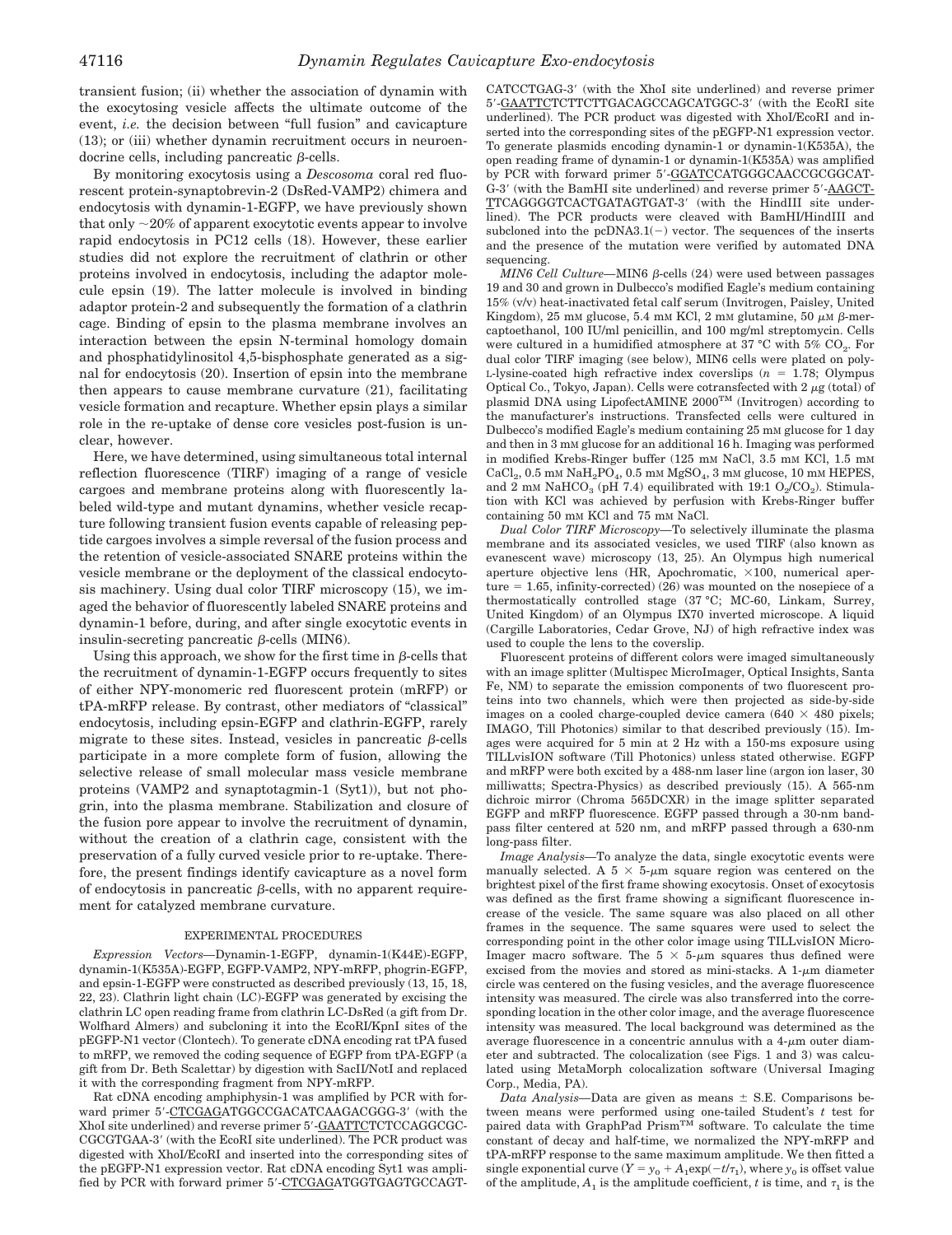| Molecular dimensions of vesicle proteins |                |                |        |                                    |           |
|------------------------------------------|----------------|----------------|--------|------------------------------------|-----------|
| Protein                                  | Molecular mass | Residues       | Volume | $Dimensions^a$                     | $-Fold^b$ |
|                                          | kDa            |                | $nm^3$ | nm                                 |           |
| <b>EGFP</b>                              | 26.9           | 238            | 32.6   | $4.6 \times 3.2 \times 3.1$        | 4.7       |
| mRFP                                     | 25.9           | 225            | 31.3   | $4.6 \times 3.1 \times 3.0$        | 4.5       |
| Insulin                                  | 5.8            | 51             | 7.0    | $3.3 \times 2.7 \times 2.5$        |           |
| <b>NPY</b>                               | 4.3            | 36             | 5.2    | $4.3 \times 1.9 \times 1.4$        | 0.7       |
| Human growth hormone                     | 22.3           | 191            | 26.9   | $5.5 \times 4.6 \times 4.3$        | 3.8       |
| tPA                                      | 62.9           | 562            | 76.1   | $10-15 \times 7 \times 5^c$        | 10.9      |
| VAMP2                                    | 12.6           | 115            | 15.2   | $10 - 15 \times 1.3 \times 1.1^c$  | $2.2\,$   |
| Vesicle side                             | 0.2            | $\overline{2}$ | 0.2    | $1.3 \times 1.1 \times 0.2^d$      | 0.03      |
| Syt1                                     | 47.4           | 421            | 57.3   | $9 - 11 \times 2.9 \times 2.8^{c}$ | 8.2       |
| Vesicle side                             | 5.6            | 53             | 6.8    | $2.9 \times 2.8 \times 1.1^{d}$    | 0.9       |
| Phogrin                                  | 111.2          | 1003           | 134.7  | $ND^e$                             | 19.2      |
| Vesicle side                             | 64.0           | 594            | 77.4   | ND                                 | 11.1      |

*<sup>a</sup>* Protein dimensions were measured by Swiss-PdbViewer.

*<sup>b</sup>* These values reflect comparisons with insulin volume.

<sup>*c*</sup> These values are estimated dimensions. These crystal structures describe only 60–80% of the whole proteins.

*<sup>d</sup>* These values are estimated from the protein volume due to the lack of crystal structure determinations.

*<sup>e</sup>* ND, no determination of crystal structure.

decay constant) by nonlinear regression analysis, to give the decay time, using Origin 7TM (OriginLab, Northampton, MA).

#### RESULTS

*Imaging Exocytotic Proteins in MIN6 Cells by Dual Color TIRF Microscopy—*We labeled the insulin secretory vesicle membrane and cargo in clonal MIN6  $\beta$ -cells by expressing phogrin-EGFP and NPY-mRFP, respectively (13, 22). The latter reporter is predicted to have molecular dimensions similar to those of monomeric insulin  $(\sim 4$ -nm diameter) (Table I), but can be expressed in insulin-secreting cells without the complications of missorting and retention in the endoplasmic reticulum frequently observed with analogous insulin constructs  $(27).<sup>2</sup>$  Illuminated using the dual color TIRF microscope, most NPY-mRFP-positive vesicles (89.8  $\pm$  4.6%, five cells) colocalized with phogrin-EGFP-positive vesicles (Fig. 1, *A–C*), confirming the efficient targeting of NPY-mRFP to phogrin/insulin-positive vesicles (22). Similarly, most Syt1-EGFP-labeled (78.4  $\pm$  2.6%, five cells) and EGFP-VAMP2-labeled (92.3  $\pm$ 5.2%, five cells) structures colocalized with NPY-mRFP (Fig. 1, *D–F* and *G–I*). Finally, to verify whether another vesicle cargo protein, tPA-mRFP, was targeted to insulin-containing vesicles, we coexpressed this construct along with phogrin-EGFP. Most of the observed tPA-mRFP-positive vesicles  $(83.1 \pm 4.3\%)$ five cells) colocalized with phogrin-EGFP (Fig. 1, *J–L*). Therefore, at least beneath the plasma membrane, all of the green fluorescent protein (GFP)-tagged secretory vesicle membrane proteins and vesicle cargo proteins utilized were correctly targeted to insulin-containing dense core vesicles.

*Dense Core Vesicles Release SNARE Proteins into the Plasma Membrane during and after Exocytosis—*To observe the fate of secretory vesicle membrane proteins after peptide secretion, we overexpressed phogrin-EGFP and NPY-mRFP. Cell depolarization with 50 mM KCl caused the apparent release of NPY-mRFP, as monitored through a transient increase in fluorescence followed by diffusion away from the site of exocytosis, whereas the phogrin-EGFP signal from the same vesicle diminished only slightly, with a green fluorescent spot remaining throughout (Fig. 2*A* and Supplemental Movie 1). This result is consistent with previous data in INS-1  $\beta$ -cells (15), and similar results have been obtained in PC12 cells (16). Fig. 2*B* shows the averaged fluorescence intensity measurement from several similar experiments. Whereas the majority of the NPY-mRFP fluorescence was lost rapidly from the vesicles (Fig. 2*B*, *closed circles*), phogrin-EGFP fluorescence remained nearly constant (*open circles*).



FIG. 1. **Colocalization of phogrin and SNARE proteins with secretory peptides in MIN6 cells.** *A*, dual color TIRF image of live MIN6 cells showing the distribution of phogrin-EGFP; *B*, image of NPY-mRFP fluorescence in the same cell; *C*, overlay of *A* and *B*; *D*, TIRF image of a live MIN6 cell showing Syt1-EGFP fluorescence; *E*, image of NPY-mRFP fluorescence in the same cell; *F*, overlay of *D* and  $E$ ;  $\overline{G}$ , TIRF image of EGFP-VAMP2 fluorescence in a live cell;  $H$ , image of NPY-mRFP fluorescence in the same cell; *I*, overlay of *G* and *H*; *J*, TIRF image of phogrin-EGFP fluorescence in a live cell; *K*, image of tPA-mRFP fluorescence in the same cell; *L*, overlay of *J* and *K*. *Scale*  $bars = 5 \mu m$ .

In all cases examined, the vesicular phogrin-EGFP remained associated with the vesicle and failed to spread into the plasma membrane for up to 4 min after exocytosis (data not shown). These data strongly suggest that, under these conditions, vesicles do not, or do not fully, collapse into the plasma membrane after exocytosis, a phenomenon that would be expected to lead to rapid diffusion away of phogrin-EGFP fluorescence.

tPA is a 63-kDa serine protease normally found in endothe-<sup>2</sup> T. Tsuboi and G. A. Rutter, manuscript in preparation.  $\qquad \qquad$  lial, PC12, and chromaffin cell granules (28, 29). We predicted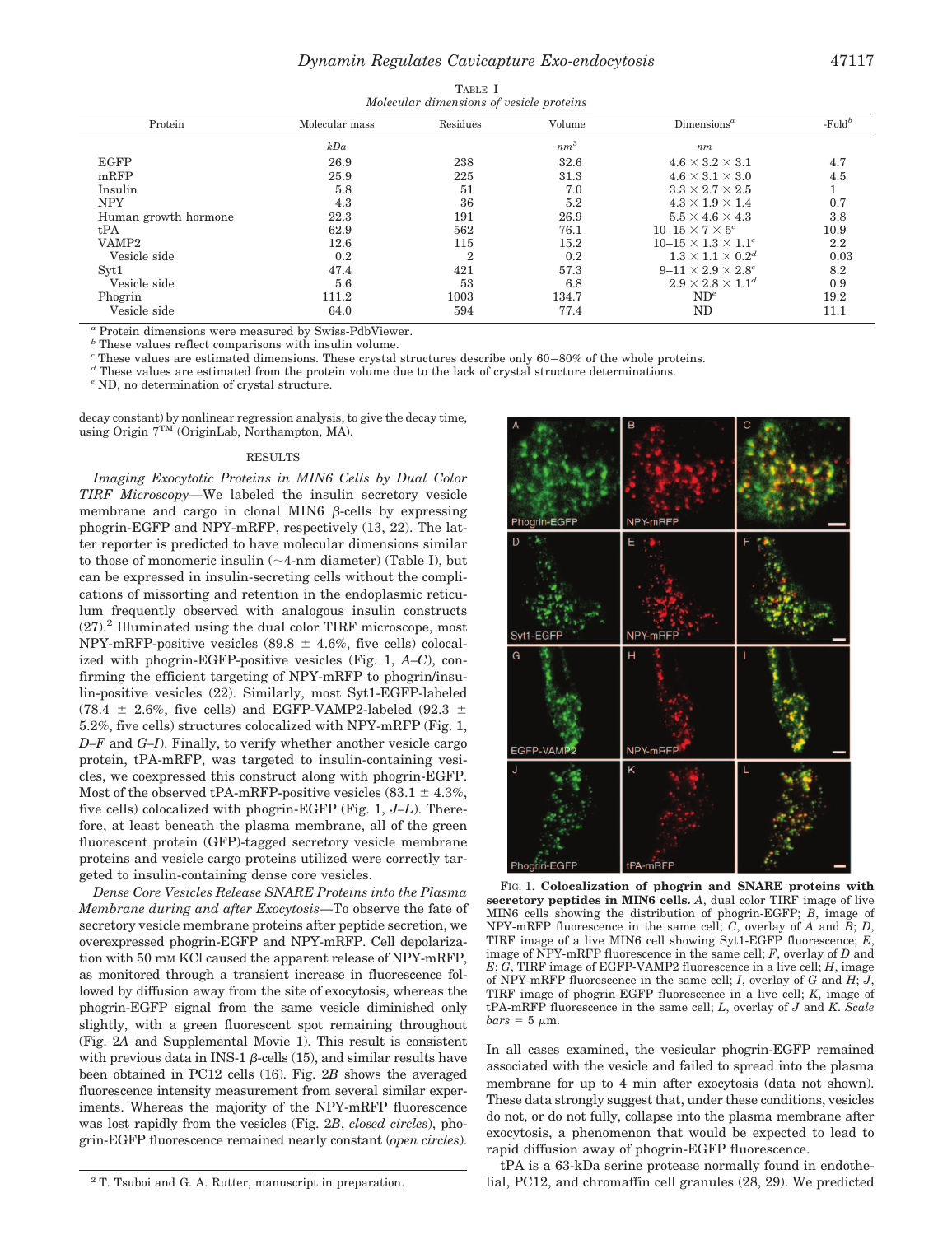



that increases in the diameter of the fusion pore, up to and including complete collapse of the vesicle into the plasma membrane, should permit tPA-EGFP to be released completely from the secretory vesicle. However, previous experiments in PC12 cells showed that tPA-EGFP is usually retained in secretory vesicles (16) after exocytosis, arguing that full fusion events are rare.

To monitor the behavior of tPA and phogrin simultaneously in the same vesicle, we followed the dynamics of tPA-mRFP and phogrin-EGFP. As shown in Fig. 1 (*J–L*), nearly all tPA vesicles colocalized with the insulin vesicle marker phogrin in MIN6 cells. A representative tPA-mRFP and phogrin-EGFP fusion event is shown in Fig. 2*C* (see Supplemental Movie 1), and the corresponding time courses of fluorescence intensity change at the exocytosis site are shown in Fig. 2*D*. After an initial increase, tPA-mRFP fluorescence dimmed slowly, presumably reflecting either slow release of tPA or vesicle resealing and re-acidification (expected to quench mRFP fluorescence) (Fig. 2*D*, *closed circles*). Regardless of the mechanisms involved, it is evident that tPA-mRFP was retained in vesicles much longer than NPY-mRFP (Fig. 2*B*).

We next examined the fate of secretory vesicle-associated proteins during and after exocytosis. We expressed Syt1-EGFP with NPY-mRFP in MIN6 cells and observed the fluorescence intensity changes of these proteins during and after individual exocytotic events. Cell depolarization with 50 mm KCl caused Syt1-EGFP fluorescent spots to spread into the plasma membrane and then disappear, albeit more slowly than NPY-mRFP fluorescence (Fig. 2, *E* and *F*; and Supplemental Movie 1). Similarly, 50 mM KCl caused the spreading of the fluorescence of the SNARE protein, EGFP-VAMP2, from discrete vesicular structures into the plasma membrane, followed by a rapid disappearance of fluorescence (Fig. 2, *G* and *H*; and Supplemental Movie 1). This behavior is similar to that previously observed using VAMP2 fused to pH-sensitive GFP (synaptopHluorin) (13). These data indicate that a large proportion of the vesicle-associated protein complement is transferred into the plasma membrane after exocytosis.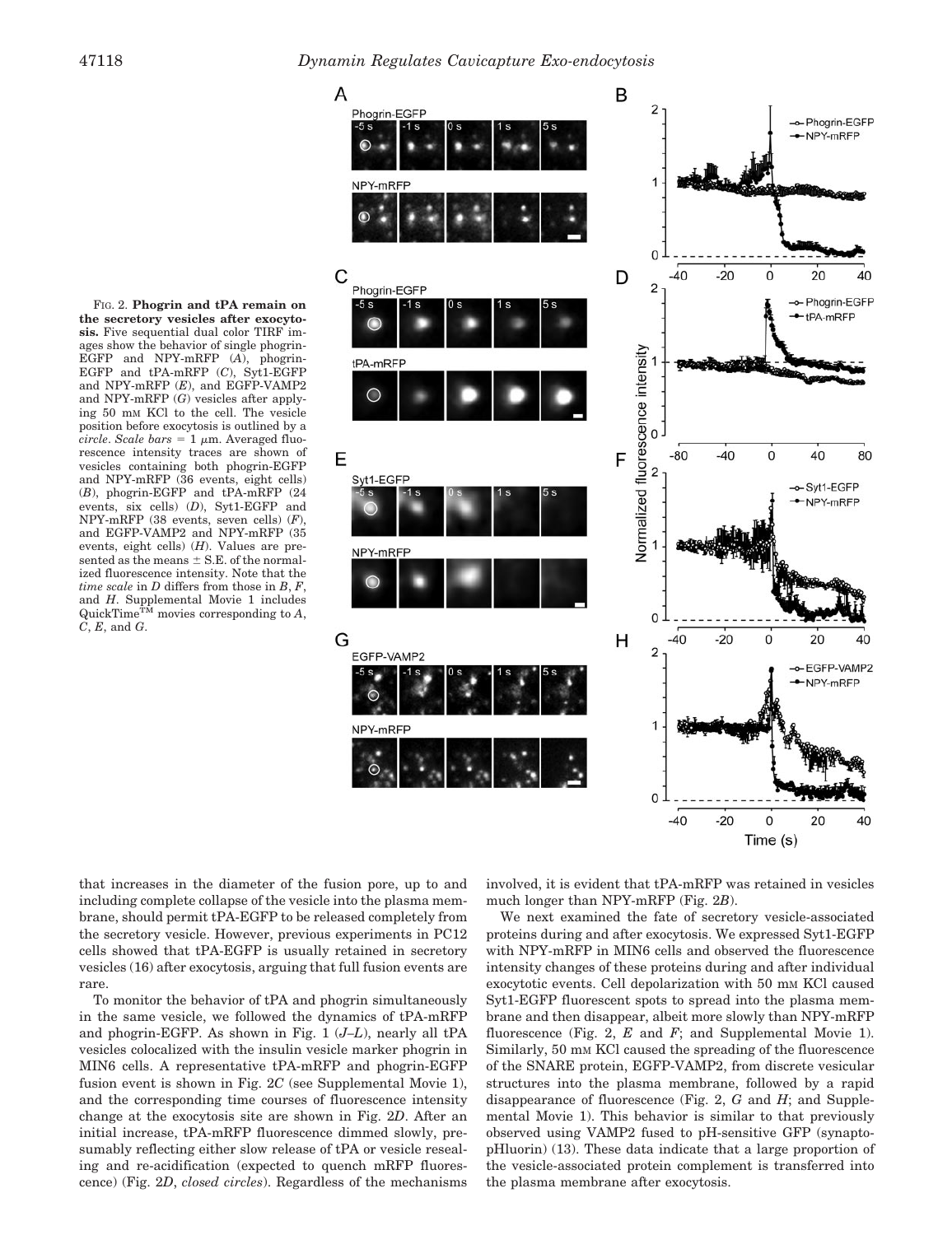

FIG. 3. **Colocalization of endocytotic proteins with NPY-mRFP in MIN6 beta cells.** *A*, TIRF image of epsin-1-EGFP fluorescence in a live cell; *B*, image of NPY-mRFP fluorescence in the same cell; *C*, overlay of *A* and *B*; *D*, TIRF image of clathrin LC-EGFP fluorescence in a live cell; *E*, image of NPY-mRFP fluorescence in the same cell; *F*, overlay of *D* and  $E$ ; *G*, TIRF image of amphiphysin-1-EGFP fluorescence in a live cell;  $H$ , image of NPY-mRFP fluorescence in the same cell; *I*, overlay of  $G$  and  $H$ ;  $J$ , TIRF image of dynamin-1-EGFP fluorescence in a live cell; *K*, image of NPY-mRFP fluorescence in the same cell; *L*, overlay of *J* and *K*. *Scale bars* = 5  $\mu$ m.

*Imaging of Endocytotic Proteins in MIN6 Cells by Dual Color TIRF Microscopy—*Clathrin-mediated endocytosis is one of the primary mechanisms by which eukaryotic cells internalize nutrients, antigens, and growth factors and recycle receptors and vesicles (30). At the nerve terminal, clathrin-mediated endocytosis plays a crucial role in synaptic vesicle recycling (31–33). Many components of the clathrin-mediated endocytosis machinery have been identified, including epsin, amphiphysin, dynamin, and synaptojanin (34, 35).

To determine whether the recapture of dense core secretory vesicles following transient fusion events involves clathrin-dependent exocytosis, the dynamics of several endocytotic proteins during and after single exocytotic events were monitored by dual color TIRF microscopy. First, we determined the colocalization between endocytotic proteins and vesicle cargo proteins in resting MIN6 cells. Epsin-1-EGFP was apparent only in discrete puncta at the plasma membrane, which did not colocalize with NPY-mRFP (12.1  $\pm$  2.4% colocalization, five cells) (Fig. 3, *A–C*). Similarly, punctate clathrin LC-EGFP structures failed to colocalize significantly with NPY-mRFP  $(11.3 \pm 6.1\%,$  five cells) (Fig. 3, *D–F*). In contrast, amphiphysin-1-EGFP displayed only cytosolic fluorescence (Fig. 3, *G–I*), whereas dynamin-1-EGFP puncta were less dense compared with clathrin LC-EGFP (Fig. 3, *J–L*) and likewise did not colocalize with NPY-mRFP (8.4  $\pm$  2.5%, five cells). These data indicate that, at least beneath the plasma membrane, GFPtagged endocytotic proteins are not localized to insulin-containing vesicles under resting conditions.

*Several Cofactors in Clathrin-dependent Endocytosis Are Not Recruited to Sites of Exocytosis—*Clathrin-dependent endocytosis is an ordered process involving the recruitment of adaptor complexes and accessory proteins onto the endocytosed membrane. This is rapidly followed by the assembly of clathrin coats, induction of membrane curvature, and fission of the mature bud (36). The phosphatidyl 4,5-bisphosphate-binding proteins epsin and amphiphysin are involved in the formation of clathrin coats and in synaptic vesicle endocytosis (37). To characterize the dynamics of endocytotic proteins during and after exocytosis, cells were cotransfected with epsin-1-EGFP and NPY-mRFP. Of those epsin-1-EGFP puncta present at the cell surface prior to stimulation, only a small proportion  $\langle \langle 1\% \rangle$ min) disappeared into the cell after application of 50 mm KCl or moved laterally in linear trajectories parallel to the plane of the plasma membrane. Instead, the majority of the epsin-EGFPlabeled structures were unaffected by this treatment. Nevertheless, imaged simultaneously in the same cells, 50 mm KCl caused NPY-mRFP fluorescent spots to spread and then disappear, as expected, with no evident recruitment of epsin-1-EGFP to sites of apparent NPY-mRFP release (Fig. 4, *A* and *B*; and Supplemental Movie 2). In contrast to epsin-EGFP, amphiphysin-1-EGFP-labeled structures were rarely detected in the evanescent field beneath the plasma membrane, and no recruitment of amphiphysin-1-EGFP to NPY-mRFP release sites was evident for up to 4 min after the apparent release event (Fig. 4, *C* and *D*; and Supplemental Movie 2).

The above results suggested that vesicle recapture following transient fusion events is unlikely to be catalyzed by classical clathrin-dependent endocytosis in  $\beta$ -cells. However, to verify this directly, we observed the fate of clathrin LC-EGFP during and after individual exocytotic events. Whereas application of 50 mM KCl to the cells invoked the expected NPY-mRFP release events, neither the localization nor the movement of the clathrin LC-EGFP puncta was affected (Fig. 4, *E* and *F*; and Supplemental Movie 2). Taken together, the above findings indicate that the observed cavicapture NPY-mRFP release events do not involve clathrin-mediated endocytosis.

*Dynamin-1 Translocates toward Exocytosing Vesicles—*Dynamin is believed to oligomerize into rings around the neck of endocytotic vesicles, and this is thought to play a crucial function in the nanomechanics of membrane fission (38). Given the well established role of this GTPase in a variety of endocytotic processes  $(39-41)$ , it was of interest to determine whether dynamin may play a role in the recapture of insulin-secreting vesicles after cavicapture exocytosis. We first determined whether dynamin may be present at sites where secretory vesicles are undergoing exocytosis and, if so, whether a correlation exists between the presence of dynamin and vesicle recapture. After stimulation with KCl to prompt NPY-mRFP release, the appearance in the evanescent field of dynamin-1- EGFP was clearly apparent (Fig. 5, *A* and *B*; and Supplemental Movie 3). After cell stimulation, the average appearance time at the plasma membrane of fluorescent spots containing dynamin-1-EGFP was  $\sim$  16 s (16.4  $\pm$  0.6 s, eight cells). Approximately  $43\%$  ( $43.4 \pm 2.4\%$ , six cells) of all exocytosed vesicles colocalized with dynamin after stimulation, with a significant change in the extent of colocalization from that observed prior to stimulation of the cells. This observation is similar to previous findings in PC12 cells (3, 18).

We next tested whether the dynamin GTPase domain mutant dynamin-1(K44E)-EGFP might change the recruitment kinetics of dynamin-1 to the exocytosis site. This mutant has previously been shown to be defective in vesicle scission such that the necks of budding vesicles continue to grow longer with time (38, 42, 43). Following cell stimulation, fluorescent spots containing dynamin-1(K44E)-EGFP appeared slowly at sites of NPYmRFP release (Fig. 5*C* and Supplemental Movie 3). About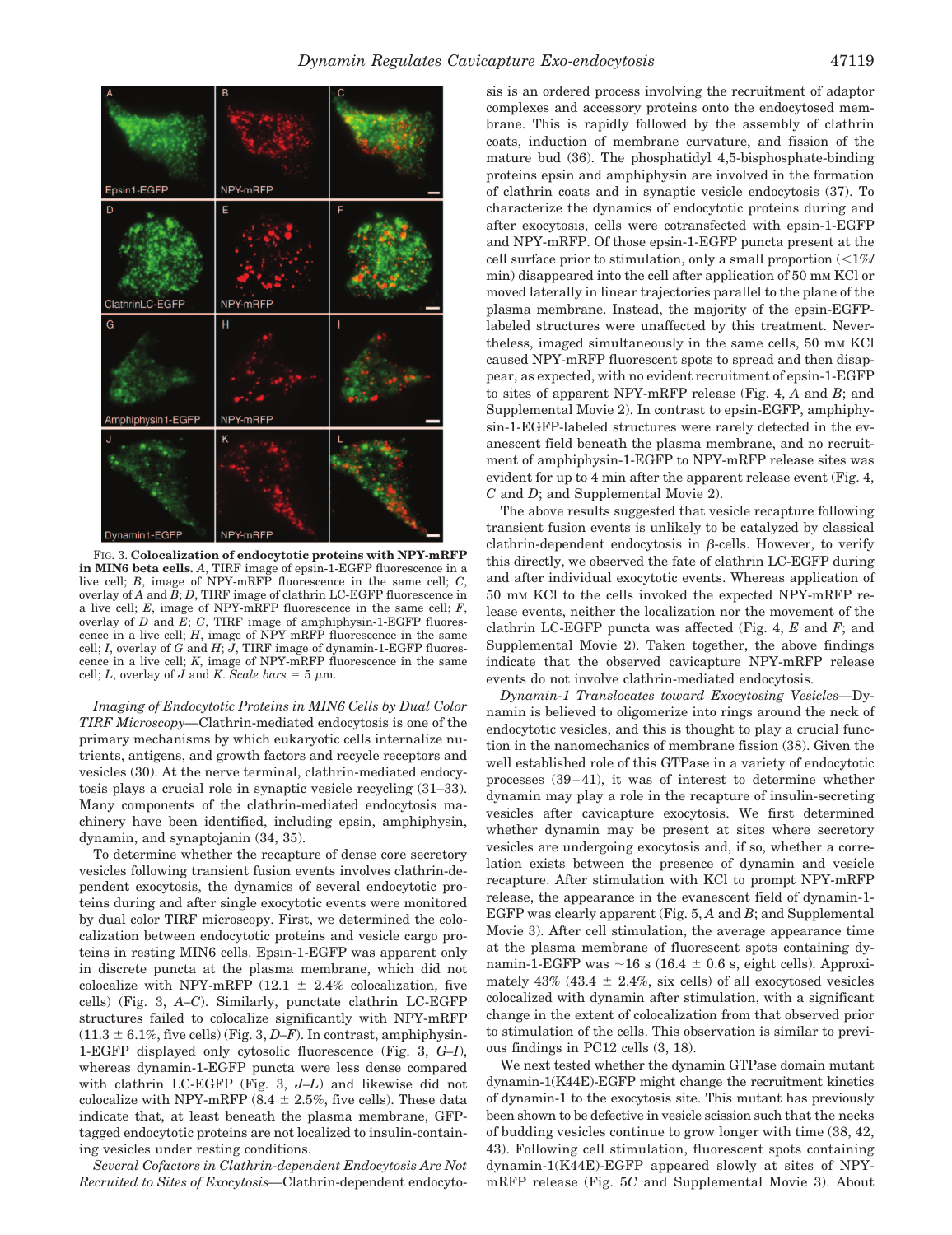



 $38\%$  ( $38.3 \pm 4.5\%$ , six cells) of all exocytosed vesicles colocalized with dynamin-1(K44E)-EGFP spots after stimulation, a value identical to that obtained in cells expressing dynamin-1- EGFP (see above). The appearance of dynamin-1(K44E)-EGFP spots at sites of NPY-mRFP release was followed by a gradual decrease in fluorescence intensity (Fig. 5*D*), although detectable green fluorescence remained at the majority of the release sites for at least 4 min after exocytosis (data not shown).

Next, we determined whether the dynamin pleckstrin homology (PH) domain mutant dynamin-1(K535A)-EGFP might change the recruitment kinetics of dynamin-1 to the exocytosis site. Overexpression of a dynamin construct lacking its entire PH domain has been shown to block endocytosis completely, suggesting that dynamin interaction with phosphoinositides is essential for membrane capture (23, 39, 44). Correspondingly, dynamin-1(K535A)-EGFP was poorly recruited to NPY-mRFP release sites (Fig. 5*F* and Supplemental Movie 3).

*Dynamin-1 Regulates the Apparent Diameter of the Fusion Pore—*The results described so far suggest that cavicapture exocytosis may be regulated by dynamin-1. Given the expected behavior of dynamin-1 to accumulate around the neck of an endocytosing vesicle, we determined whether alteration of dynamin function, achieved by overexpression of dynamin-1(K44E), dynamin-1(K535A), or amphiphysin-1, all likely to bind to key interacting partners of endogenous dynamin, might change the diameter of the fusion pore and thus change the kinetics of tPA or NPY release. Although a high resolution structure for mRFP is not yet available, by analogy with that of GFP, the diameter of a single NPY-mRFP molecule can be predicted to be  $\sim$ 4 nm, a value close to that of an insulin monomer (45). By contrast, the diameter of tPA  $(\sim 63 \text{ kDa})$ (Table I) (46) is expected to be approximately three times

greater, *i.e.* 10 –15 nm (note that the likely compact cylindrical structure of mRFP  $(<5$ -nm diameter) means that the presence of the latter fluorescent molecule has little effect on the above calculations). Overexpression of dynamin-1(K44E)-EGFP, dynamin-1(K535A)-EGFP, or amphiphysin-1-EGFP did not affect NPY-mRFP release kinetics (Fig. 6*A*), suggesting that either (i) the diameter of the fusion pore created in the absence of overexpressed dynamin-1 was at least 5 nm or (ii) the above mutants exerted no effect on fusion pore diameter.

By contrast, overexpression of either dynamin-1(K44E)- EGFP or amphiphysin-1-EGFP altered and prolonged the kinetics of tPA-mRFP release (Fig. 6*B*), although no release of tPA-mRFP from vesicles was apparent, as indicated by return to pre-exocytosis fluorescence levels after the upstroke of fluorescence increase. Under these conditions, it would therefore appear that fusion pore closure was slowed, but not completely inhibited, by interference with dynamin function. By contrast, in dynamin-1(K535A)-EGFP-overexpressing cells, tPA-mRFP fluorescence quickly dimmed after the onset of a tPA-mRFP release event and then decreased to below basal (pre-event) levels (Fig. 6*B*, *open diamonds*; and Supplemental Movie 4). Calculation of the time required to achieved 50% of the maximum amplitude (half-time) and the rate of spike fade taken from the adjusted exponential decay (decay time) from the traces of tPA-mRFP fluorescence intensity change revealed that dynamin-1(K44E)-EGFP and amphiphysin-1-EGFP significantly prolonged both parameters (Fig. 6, *C* and *D*). In contrast, dynamin-1(K535A)-EGFP significantly shortened both. The most straightforward interpretation of these data is that disruption of dynamin function changes the kinetics of fusion pore opening and/or closing and allows the formation of a fusion pore that is sufficiently wide to permit the release of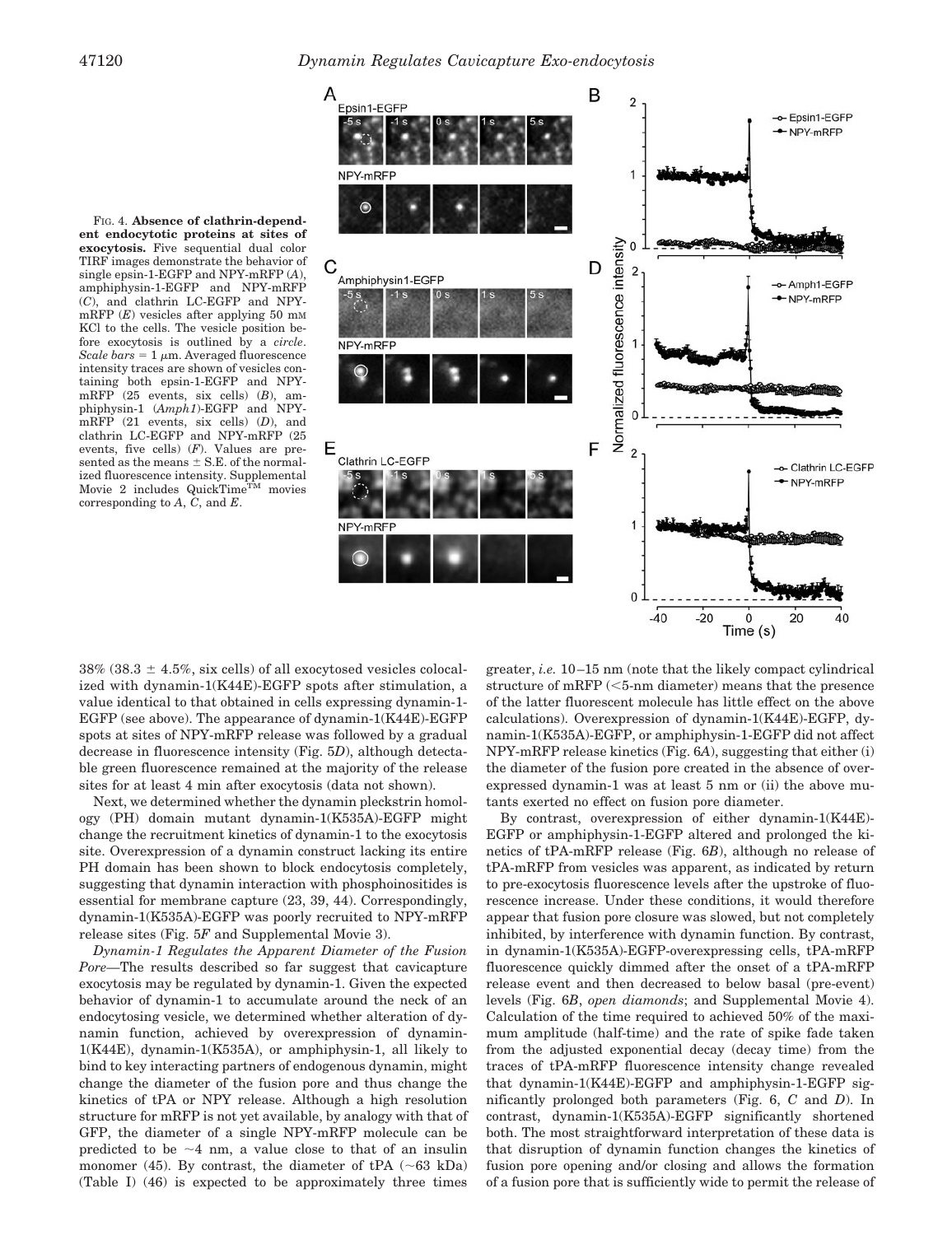B

40

80

2 Dynamin1-EGFP -- Dynamin1-EGFP  $-20s$  $-10s$ + NPY-mRFP NPY-mRFP 1  $\mathbf 0$ Normalized fluorescence intensity D C  $-40$  $-20$  $\mathbf 0$ 20 Dynamin1-K44E-EGFF -- Dynamin1-K44E-EGFP -NPY-mRFP NPY-mRFP F Ε Dynamin1-K535A-EGFP  $\overline{\mathbf{c}}$ -- Dynamin1-K535A-EGFP -NPY-mRFP NPY-mRFP  $\Omega$  $-40$  $-20$  $\ddot{o}$ 20 40 60

Time (s)

 $tPA-mRFP, i.e. > 10 nm,$  as well as the release of the membrane protein phogrin-EGFP.

The release of phogrin-EGFP from sites of exocytosis of other vesicle cargoes and vesicle membrane proteins was not detected in previous studies (13, 15, 16, 22), arguing against the full fusion of the vesicle and plasma membrane. On the other hand, it is formally possible that retention of phogrin at the site of exocytosis may occur despite full fusion as a result of the selective tethering of phogrin (note that these two possibilities cannot be resolved optically at the resolution of a light microscope). However, if this were the case, it would be predicted that prolongation of the fusion pore open state and/or diameter by dynamin-1(K535A) would not affect the release of phogrin-EGFP or lead to its diffusion into the plasma membrane. In line with previous findings (13, 15, 16, 22) and the results shown in Fig. 2*B*, 50 mm KCl stimulation of cells expressing only wildtype dynamin-1 caused a small diminution of phogrin-EGFP signals, and a fluorescent spot remained throughout the acquisition period (Fig. 7*B* and Supplemental Movie 5). In contrast, after overexpression of dynamin-1(K535A), events in which phogrin-EGFP-containing fluorescent spots spread completely into the plasma membrane and then disappeared were clearly evident (Fig. 7*D* and Supplemental Movie 5).

### DISCUSSION

The principal aim of this study was to identify the mechanisms by which dense core secretory vesicles can fuse reversibly with the plasma membrane while still permitting the release of both soluble and membrane-bound protein cargoes. A key goal was therefore to define, by high speed imaging, the kinetics of the recruitment to the exocytosing vesicle of dynamin, previously implicated in cavicapture exocytosis in neuronal cells by both imaging (3) and electrophysiological measurements (17, 39, 47).

To achieve this, we used dual color TIRF microscopy to monitor simultaneously the behavior of multiple vesicle cargoes during individual secretory events. In a recent study (13), we demonstrated that VAMP2 diffuses rapidly from the site of exocytosis into the plasma membrane, whereas phogrin remains associated with the vesicle membrane (13, 15). We have shown here that the larger vesicle cargo protein tPA-mRFP remained within the intact vesicle during *bona fide* fusion events as reported by the transient increase in the fluorescence of the latter, likely to be caused by a cycle of vesicle alkalization and re-acidification. Furthermore, we have shown here for the first time that the recruitment of dynamin occurred very rapidly after exocytosis in endocrine cells, an observation not formerly possible in studies at fixed time points in PC12 cells (3). In our previous *in vivo* imaging studies using PC12 cells (18), we found that dynamin was recruited to sites of DsRed-VAMP2 release relatively rarely  $(\sim 20\%$  of events), in contrast to the recruitment of dynamin-1 to sites of NPY-Venus release in  $\beta$ -cells (43%). It also follows that, in  $\beta$ -cells, full vesicle fusion events (*i.e.* complete merger of vesicle and plasma membranes and the formation of an omega structure) are unlikely to occur. Moreover, given that the fusion pore apparently remains sufficiently small that tPA-mRFP (diameter likely to be between 10 and 15 nm as a monomer or between 20 and 30 nm as a dimer) (Table I) is retained, it would appear highly unlikely

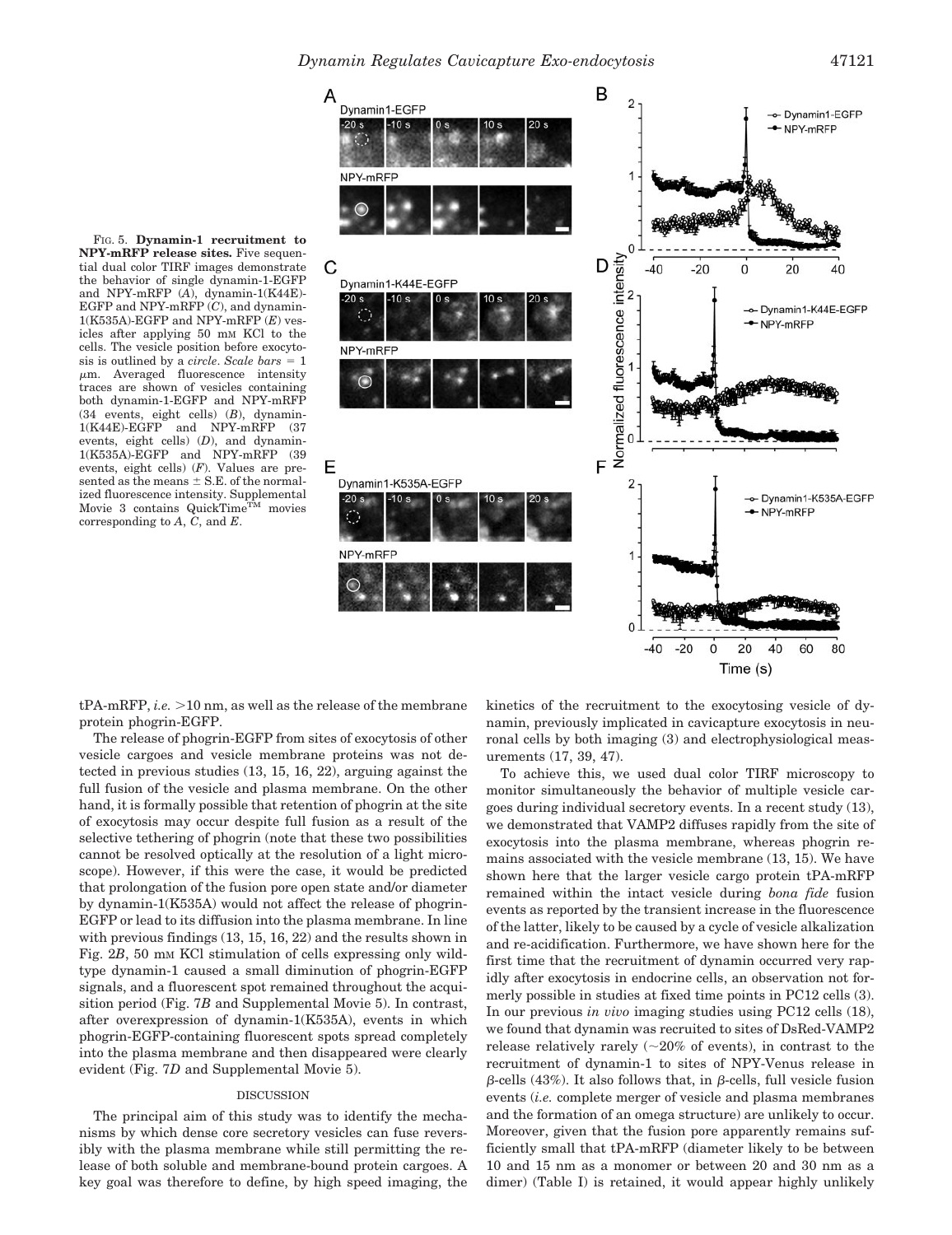

FIG. 6. **Disruption of dynamin function changes the kinetics of tPA-mRFP release.** Shown are the results from the analysis of fluorescence intensity changes in a single NPY-mRFP or tPA-mRFP vesicle coexpressed with dynamin-1-EGFP, dynamin-1(K44E)-EGFP, dynamin-1(K535A)-EGFP, or amphiphysin-1-EGFP. *A* and *B*, effect of high [K<sup>+</sup>] stimulation on the fluorescence intensity changes in NPY-mRFP and tPA-mRFP, respectively; *C*, half-time of fluorescence intensity in tPAmRFP-expressing vesicles; *D*, decay time of fluorescence intensity in tPAmRFP-expressing vesicles. \*\*,  $p < 0.01$  compared with the control. Sup-<br>plemental Movie 4 includes a QuickTime<sup>TM</sup> movie corresponding to *B*. *Dyn1-WT*, wild-type dynamin-1; *Amph*, amphiphysin-1.

that the crystalline core of insulin secretory vesicles (100 – 200-nm diameter) is ever released "en masse."

Importantly, we have shown that the recruitment of dynamin was not associated with the recruitment to the exocytosing vesicle of other proteins usually involved in the execution of classical endocytosis in all cell types, including clathrin and epsin. The latter are essential to the formation of a "clathrin triskeleton," which is believed to aid membrane curvature and pinching off of an endocytotic vesicle. It seems likely that, in the case of cavicapture, it is unnecessary to impose further curvature to an already spherical vesicle. Instead, by ensuring fission of the transiently interacting vesicle and plasma membranes, dynamin action is presumably sufficient to ensure vesicle recapture and re-uptake by presently undefined mechanisms, which may include the recruitment of actin (48) and/or retrograde motor proteins such as dynein (49). Thus, we have defined here a novel form of (exocytosis-coupled) endocytosis,

with both common and unique characteristics with respect to the classical endocytic pathway.

Takahashi *et al.* (6) employed a two-photon microscope to observe pancreatic islets and showed that stimulation in the presence of a fluorescent tracer results in the abrupt appearance of small omega shape fluorescent spots at the plasma membrane and then their rapid disappearance. Ma *et al.* (5) employed confocal and TIRF microscopy and extended the former observation. The latter authors simultaneously imaged the GFP-tagged secretory vesicle membrane protein syncollin and a fluorescent tracer during and after exocytosis and showed that the disappearance of omega shape fluorescent spots corresponds with the fusion of syncollin-GFP to the plasma membrane. Therefore, they concluded that the majority of insulin exocytosis occurs by full fusion (5). However, in neither of the above studies was the fate of other secretory vesicle membrane proteins (*e.g.* phogrin) monitored after the disappearance of omega shape fluorescent spots. In our view, in the absence of such recordings of the fate of the vesicle membrane itself, it is very difficult to conclude that the vesicle membrane actually collapses into the plasmalemma. Indeed, monitoring of the lipophilic dye FM4-64 simultaneously with NPY-EGFP in PC12 cells revealed that, even though membrane lipids rapidly equilibrate between the vesicle and plasma membrane, the observed secretory events (involving NPY-EGFP release) are usually transient and result in closure of the fusion pore, as assessed separately using a combination of GFP-phogrin and FM4-64 (10). We would emphasize that several other factors could affect the behavior of soluble vesicle markers such as sulforhodamine B and rhodamine-dextran, as used in the studies of Takahashi *et al.* (6) and Ma *et al.* (5), respectively. In particular, recent studies suggest that insulin and chromaffin vesicles possess  $CIC3 C1^-$  channels, which regulate vesicular  $Cl^-$  fluxes and peptide dissolution during exocytosis  $(45, 50)$ . These Cl<sup>-</sup> fluxes could conceivably flush out the fluorescent dye during exocytosis, giving the appearance of a flattening vesicle.

An additional conclusion that flows from our own work is that it is likely that the insulin core must dissociate into smaller units (monomers or dimers) prior to passage through the fusion pore. However, it should be stressed that, although high resolution electron microscopy indicates that native GFP, expressed after fusion with a secretory pathway signal peptide, becomes incorporated into the crystalline dense core of the vesicle (51), it has yet to be established definitively whether either NPY-mRFP or tPA-mRFP exists within the dense core or vesicle "halo" in MIN6 cells.

We have also extended earlier observations on the release of VAMP2 (13, 18) by showing that another vesicle-associated protein, Syt1, moved rapidly from the site of exocytosis during NPY-mRFP release (Fig. 2). How is this discrimination between membrane proteins achieved? Although we cannot eliminate the possibility that the behavior of the overexpressed proteins may not reflect with absolute fidelity that of the endogenous proteins, we suspect that VAMP2 and Syt1, but not phogrin, are free to diffuse since they lack any tethering molecule(s) on the vesicle membrane. Indeed, several proteins that bind to both phogrin  $(IA-2\beta)$  and the closely related insulinoma-associated protein IA-2 have been identified by the use of yeast two-hybrid analysis and co-immunoprecipitation. These include  $\beta_{\text{IV}}$  spectrin and the PDZ domains of  $\beta_2$ -syntrophin. Moreover, Solimena and co-workers (52, 53) have postulated that IA-2 may link the secretory vesicles with the actin cytoskeleton through its association with  $\beta_{\text{IV}}$  spectrin or  $\beta_2$ -syntrophin, and this may also be involved in the retention of phogrin on dense core vesicles. For instance, in IA-2-deficient mice, only 50 – 60% of the normal amount of insulin is secreted from isolated pancreatic islets upon glucose stimulation *in*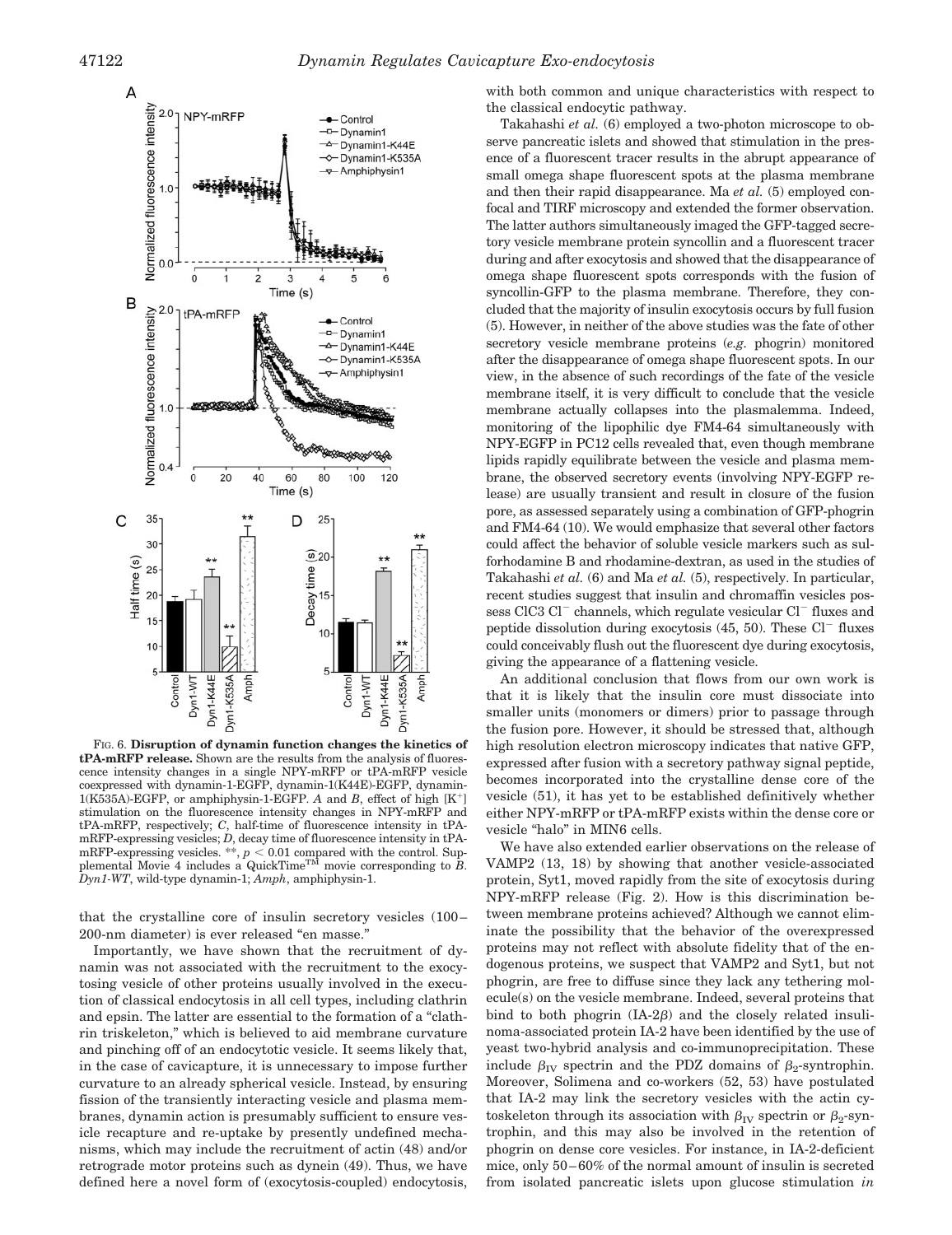FIG. 7. **Dynamin-1(K535A) leads to release of tPA-EGFP and phogrin-EGFP.** Five sequential TIRF images demonstrate the behavior of a single phogrin-EGFP vesicle coexpressed with wildtype dynamin-1 (*A*) and dynamin-1(K535A) (*C*) after applying 50 mM KCl to the cells. The vesicle position before exocytosis is outlined by *circle*. *Scale bars* = 1  $\mu$ m. Averaged fluorescence intensity traces are shown of vesicles containing both dynamin-1 and phogrin-EGFP (24 events, six cells) (*B*) and dynamin-1(K535A) and phogrin-EGFP (32 events, seven cells) (*D*). Values are presented as the means  $\pm$  S.E. of the normalized fluorescence intensity.  $\hat{p}$  < 0.05 compared rescence intensity.  $P$  and  $\sum_{n=1}^{\infty}$  Sup-<br>with pre-stimulatory fluorescence. Supplemental Movie 5 includes QuickTime<sup>5</sup> movies corresponding to *A* and *C*.



Time (s)

*vitro*. Moreover, IA-2-deficient mice display abnormal glucose tolerance (54). These findings suggest that IA-2 family members may play an important role in the regulated release of insulin, consistent with their enrichment in the secretory vesicles of neurons (55, 56).

We noted here that, after expression of dynamin-1 mutated in the PH domain, both tPA and phogrin were able to leave the site of vesicle fusion, in contrast to the situation in control cells. Whether such events correspond to complete merger of the vesicle and plasma membranes is uncertain, however, given that, after the purging of fluorescently labeled vesicle membrane proteins, the fate of the "ghost" membrane was not monitored in this study. However, the principal binding partners of phogrin (see above) are likely to be localized to the cytosolic surface of the vesicle and thus insensitive to relatively small changes in fusion pore diameter. We therefore suspect that the observed release of phogrin is most compatible with complete vesicle collapse after expression of mutant dynamin.

An important feature of cavicapture exocytosis is that SNARE complexes that form during the initial vesicle fusion do not need to be immediately unpaired, an energetically highly unfavorable process and therefore one likely to occur very slowly (Fig. 8*A*) (57). Instead, dynamin recruitment appears to stabilize the pore, allowing the diffusion of paired SNARE complexes into the plasmalemma. Pore closure can then occur without any apparent requirement for the recruitment of epsin or other catalysts of membrane curvature or the formation of a clathrin cytoskeleton to force the curvature of an already spherical (*i.e.* essentially unchanged) vesicle (Fig. 4). Consistent with the above, overexpression of amphiphysin Src homol $ogy-3$  domain or  $GTP\gamma S$  to adrenal chromaffin cells inhibits quantal size measured by carbon fiber amperometry, whereas anti-dynamin-1 antibodies prevent "rapid endocytosis" (17). Likewise,  $GTP\gamma S$  inhibits sulforhodamine uptake into PC12 cell granules (3), suggesting that dynamin regulates kiss and run or cavicapture exocytosis in each of these systems (47).

What are the likely advantages of cavicapture exocytosis for insulin release? Since the mixing of all membrane components with the cell surface is avoided, a vesicle may potentially revisit the membrane for a second round of exocytosis. For example, subsequent to a "transient" kiss and run event, which may lead to the release of only small vesicle cargoes (*e.g.* neurotransmitters including ATP, divalent metal ions, etc.) (13), a second event



FIG. 8. **Fate of SNARE proteins during transient vesicle fusion (***A***) and role of dynamin-1 in vesicle recapture (***B***).** A new mechanism is shown whereby dynamin causes fission of the intact fused vesicle before collapse and intermixing with the plasma membrane. *v-SNARE*, vesicle SNARE; *t-SNARE*, target SNARE.

could conceivably follow in which the vesicle undergoes fuller fusion, culminating in peptide release. On the other hand, it would seem likely that vesicles whose peptide cargo content, including insulin, has been largely or completely depleted by cavicapture are then destined for lysosomal destruction, given that vesicle biosynthesis at the *trans*-Golgi network is likely to be the sole mechanism for the filling of vesicles with peptide cargo.

In conclusion, our findings provide direct evidence that dynamin-1 is a key element of cavicapture exocytosis. Elucidating the precise molecular mechanism of dynamin-1 recruitment to the fusing vesicle may provide further valuable insights into this form of exocytosis-coupled endocytosis.

*Acknowledgments—*We thank Katsuyuki Abe (Olympus Optical Co.) and Hitoshi Hatano (Olympus Optical Europe GmbH) for generous technical support; Drs. Wolfhard Almers, Andreas Jeromin, and Beth Scalettar for plasmids; and Philip D. Mountjoy for proofreading the manuscript.